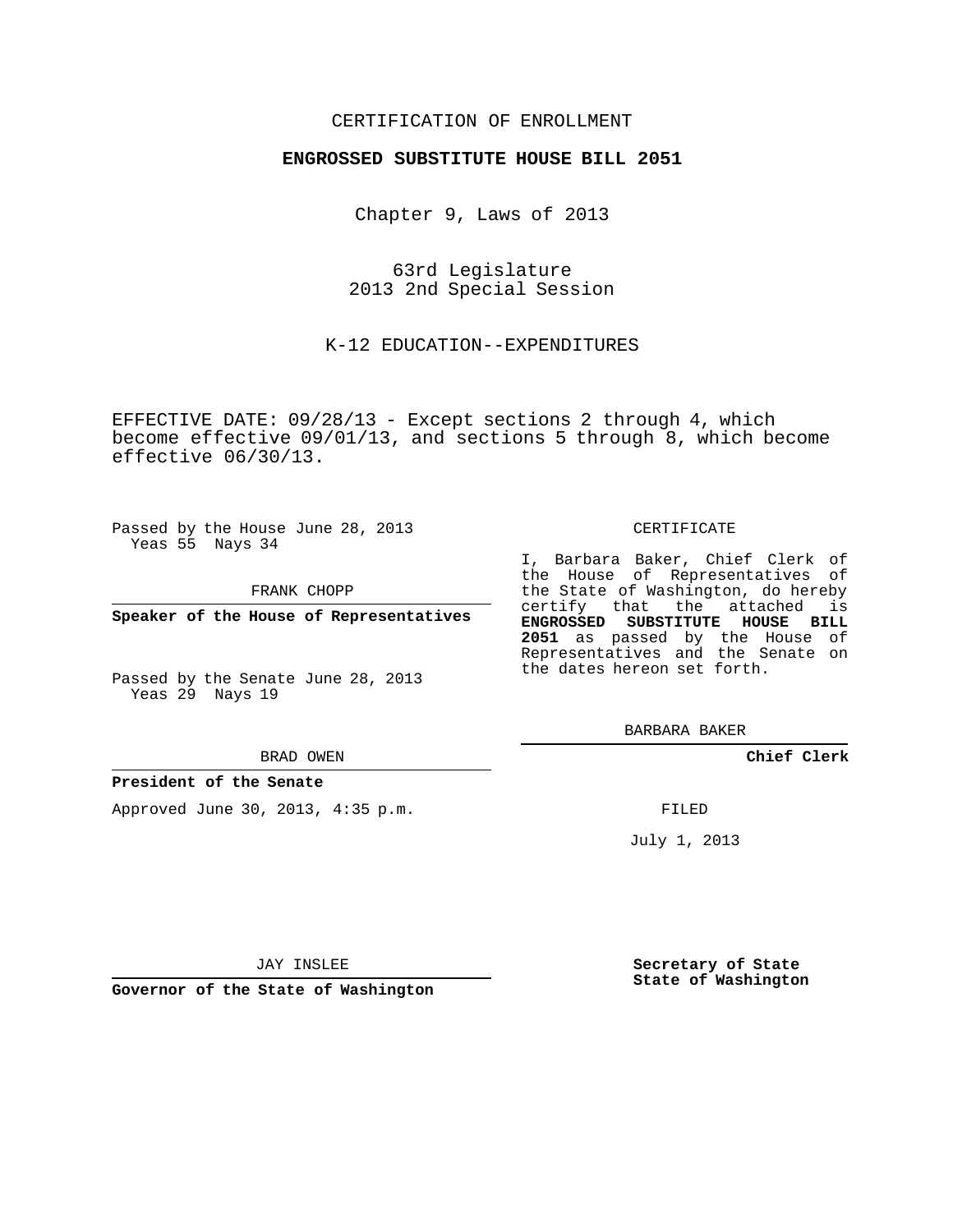# **ENGROSSED SUBSTITUTE HOUSE BILL 2051** \_\_\_\_\_\_\_\_\_\_\_\_\_\_\_\_\_\_\_\_\_\_\_\_\_\_\_\_\_\_\_\_\_\_\_\_\_\_\_\_\_\_\_\_\_

\_\_\_\_\_\_\_\_\_\_\_\_\_\_\_\_\_\_\_\_\_\_\_\_\_\_\_\_\_\_\_\_\_\_\_\_\_\_\_\_\_\_\_\_\_

Passed Legislature - 2013 2nd Special Session

# **State of Washington 63rd Legislature 2013 2nd Special Session**

**By** House Appropriations (originally sponsored by Representatives Lytton, Hunter, Sullivan, Maxwell, and Pollet)

READ FIRST TIME 04/24/13.

1 AN ACT Relating to implementation of basic education expenditures; amending RCW 28A.150.220, 28A.180.030, 28A.180.040, 82.16.020, and 82.18.040; reenacting and amending RCW 43.135.045 and 82.45.060; creating a new section; providing effective dates; and declaring an emergency.

BE IT ENACTED BY THE LEGISLATURE OF THE STATE OF WASHINGTON:

 NEW SECTION. **Sec. 1.** The legislature intends to fund a plan to carry out the reforms enacted in chapter 548, Laws of 2009, and chapter 236, Laws of 2010, and to make the statutory changes necessary to support this plan.

 **Sec. 2.** RCW 28A.150.220 and 2013 c 323 s 2 are each amended to read as follows:

 (1) In order for students to have the opportunity to develop the basic education knowledge and skills under RCW 28A.150.210, school districts must provide instruction of sufficient quantity and quality and give students the opportunity to complete graduation requirements that are intended to prepare them for postsecondary education, gainful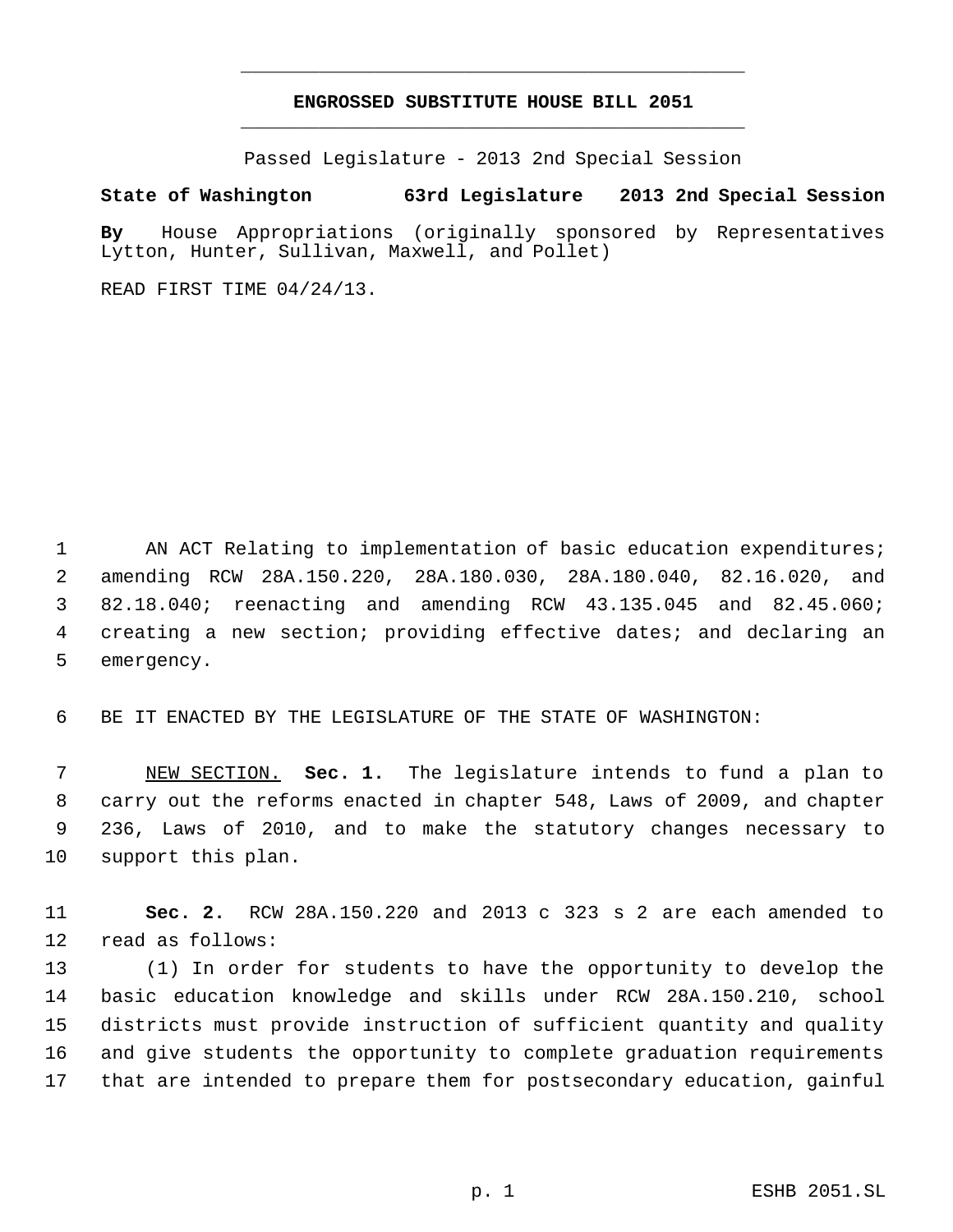employment, and citizenship. The program established under this section shall be the minimum instructional program of basic education offered by school districts.

 (2) Each school district shall make available to students the following minimum instructional offering each school year:

 (a) For students enrolled in grades one through twelve, at least a district-wide annual average of one thousand hours, which shall be increased to at least one thousand eighty instructional hours for students enrolled in each of grades seven through twelve and at least one thousand instructional hours for students in each of grades one through six according to an implementation schedule adopted by the legislature, but not before the 2014-15 school year; and

 (b) For students enrolled in kindergarten, at least four hundred fifty instructional hours, which shall be increased to at least one thousand instructional hours according to the implementation schedule under RCW 28A.150.315.

 (3) The instructional program of basic education provided by each school district shall include:

 (a) Instruction in the essential academic learning requirements under RCW 28A.655.070;

 (b) Instruction that provides students the opportunity to complete twenty-four credits for high school graduation, subject to a phased-in implementation of the twenty-four credits as established by the legislature. Course distribution requirements may be established by the state board of education under RCW 28A.230.090;

 (c) If the essential academic learning requirements include a requirement of languages other than English, the requirement may be met by students receiving instruction in one or more American Indian languages;

 (d) Supplemental instruction and services for underachieving students through the learning assistance program under RCW 28A.165.005 through 28A.165.065;

 (e) Supplemental instruction and services for eligible and enrolled 34 students and exited students whose primary language is other than English through the transitional bilingual instruction program under RCW 28A.180.010 through 28A.180.080;

(f) The opportunity for an appropriate education at public expense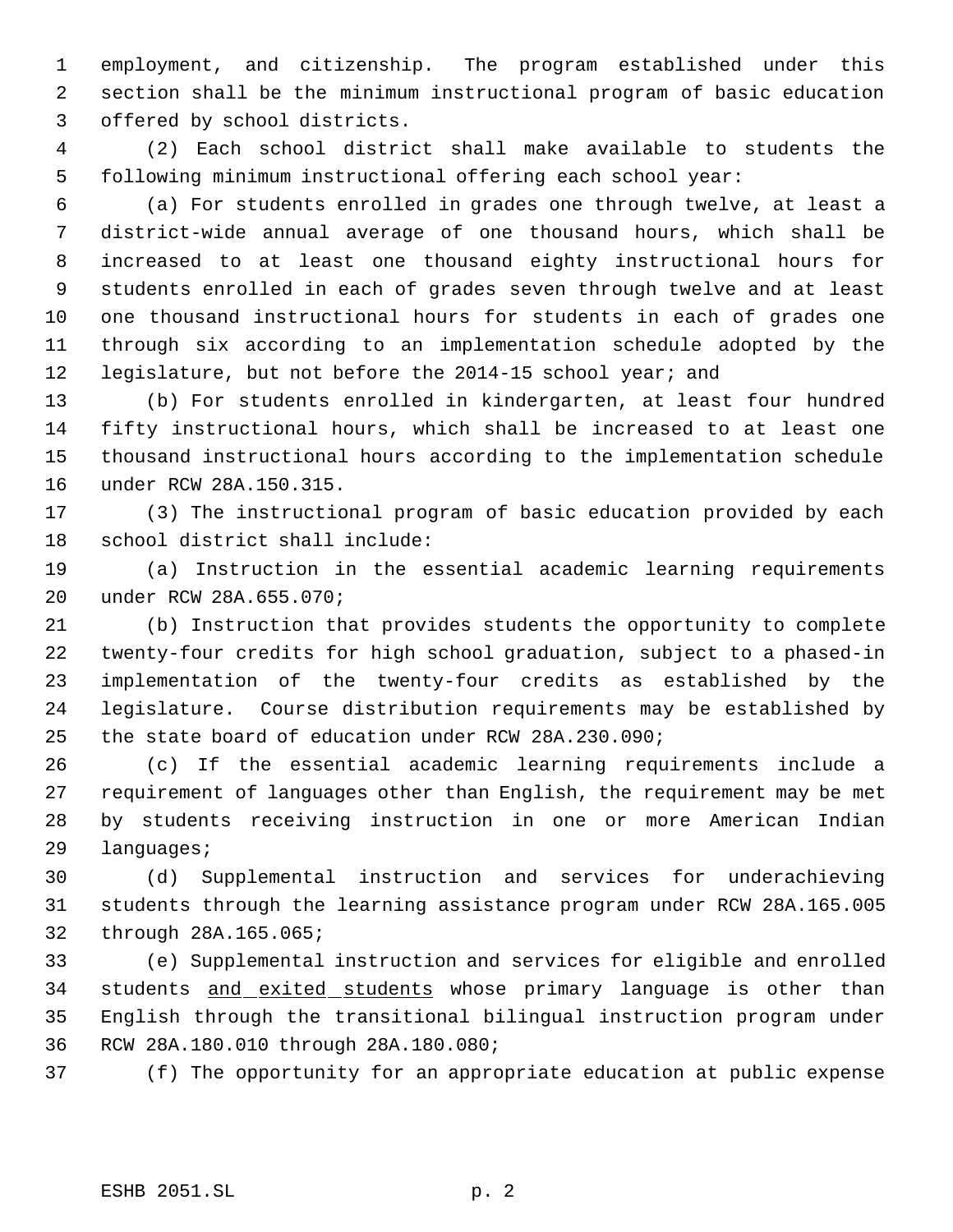as defined by RCW 28A.155.020 for all eligible students with disabilities as defined in RCW 28A.155.020; and

 (g) Programs for highly capable students under RCW 28A.185.010 through 28A.185.030.

 (4) Nothing contained in this section shall be construed to require individual students to attend school for any particular number of hours per day or to take any particular courses.

 (5) Each school district's kindergarten through twelfth grade basic educational program shall be accessible to all students who are five years of age, as provided by RCW 28A.225.160, and less than twenty-one years of age and shall consist of a minimum of one hundred eighty school days per school year in such grades as are conducted by a school district, and one hundred eighty half-days of instruction, or equivalent, in kindergarten, to be increased to a minimum of one hundred eighty school days per school year according to the implementation schedule under RCW 28A.150.315. However, schools administering the Washington kindergarten inventory of developing skills may use up to three school days at the beginning of the school year to meet with parents and families as required in the parent involvement component of the inventory. In addition, effective May 1, 1979, a school district may schedule the last five school days of the one hundred and eighty day school year for noninstructional purposes in the case of students who are graduating from high school, including, but not limited to, the observance of graduation and early release from school upon the request of a student, and all such students may be claimed as a full-time equivalent student to the extent they could otherwise have been so claimed for the purposes of RCW 28A.150.250 and 28A.150.260.

 (6) Nothing in this section precludes a school district from enriching the instructional program of basic education, such as offering additional instruction or providing additional services, programs, or activities that the school district determines to be appropriate for the education of the school district's students.

 (7) The state board of education shall adopt rules to implement and ensure compliance with the program requirements imposed by this section, RCW 28A.150.250 and 28A.150.260, and such related supplemental program approval requirements as the state board may establish.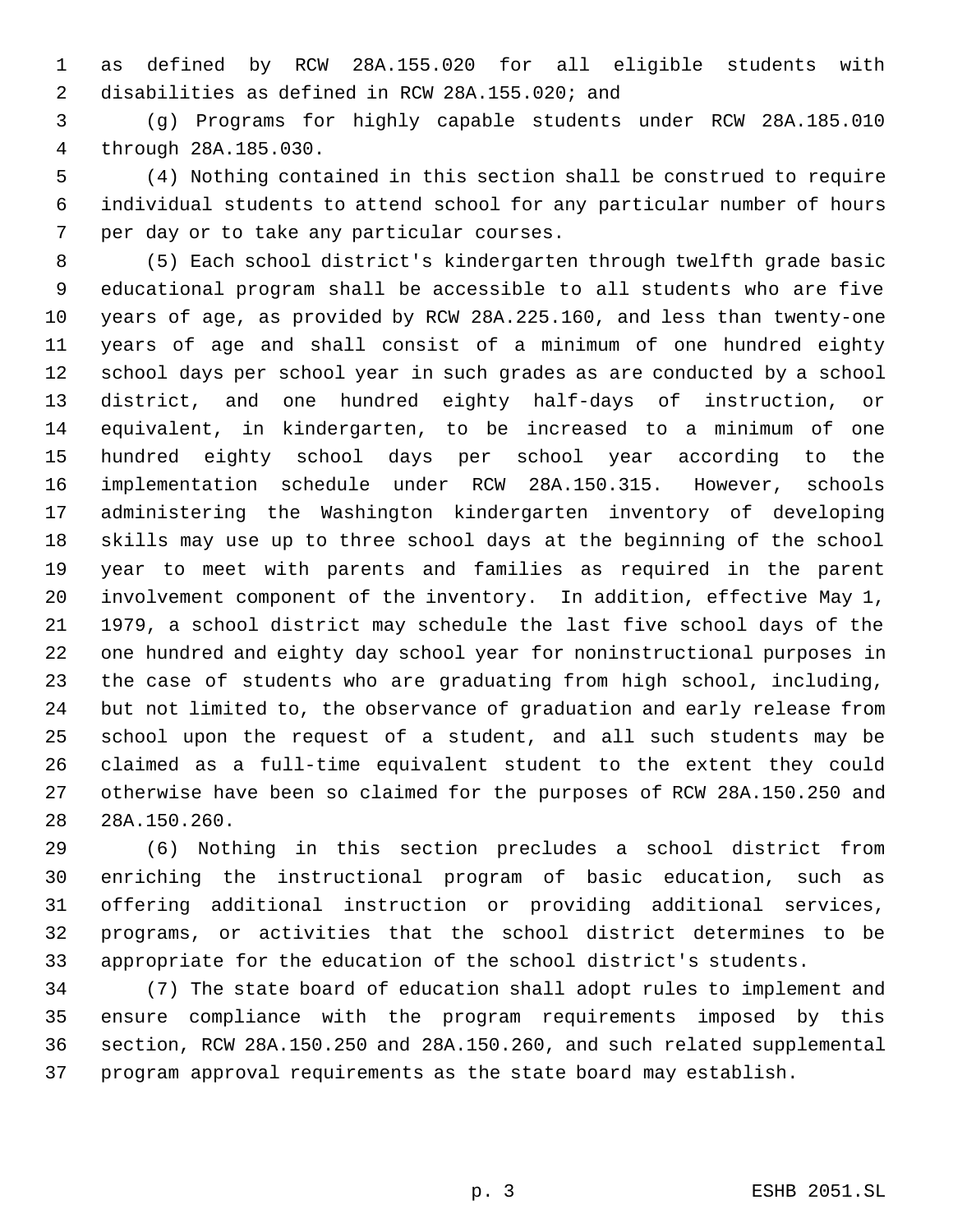**Sec. 3.** RCW 28A.180.030 and 2001 1st sp.s. c 6 s 3 are each amended to read as follows:

 As used throughout this chapter, unless the context clearly indicates otherwise:

(1) "Transitional bilingual instruction" means:

 (a) A system of instruction which uses two languages, one of which is English, as a means of instruction to build upon and expand language skills to enable the pupil to achieve competency in English. Concepts and information are introduced in the primary language and reinforced in the second language: PROVIDED, That the program shall include testing in the subject matter in English; or

 (b) In those cases in which the use of two languages is not practicable as established by the superintendent of public instruction and unless otherwise prohibited by law, an alternative system of instruction which may include English as a second language and is designed to enable the pupil to achieve competency in English.

 (2) "Primary language" means the language most often used by the student for communication in his/her home.

 (3) "Eligible pupil" means any enrollee of the school district whose primary language is other than English and whose English language skills are sufficiently deficient or absent to impair learning.

 (4) "Exited pupil" means a student previously enrolled in the transitional bilingual instruction program who is no longer eligible 24 for the program based on his or her performance on an English 25 proficiency assessment approved by the superintendent of public instruction.

 **Sec. 4.** RCW 28A.180.040 and 2009 c 380 s 5 are each amended to read as follows:

(1) Every school district board of directors shall:

 (a) Make available to each eligible pupil transitional bilingual instruction to achieve competency in English, in accord with rules of the superintendent of public instruction;

 (b) Wherever feasible, ensure that communications to parents emanating from the schools shall be appropriately bilingual for those parents of pupils in the bilingual instruction program;

(c) Determine, by administration of an English test approved by the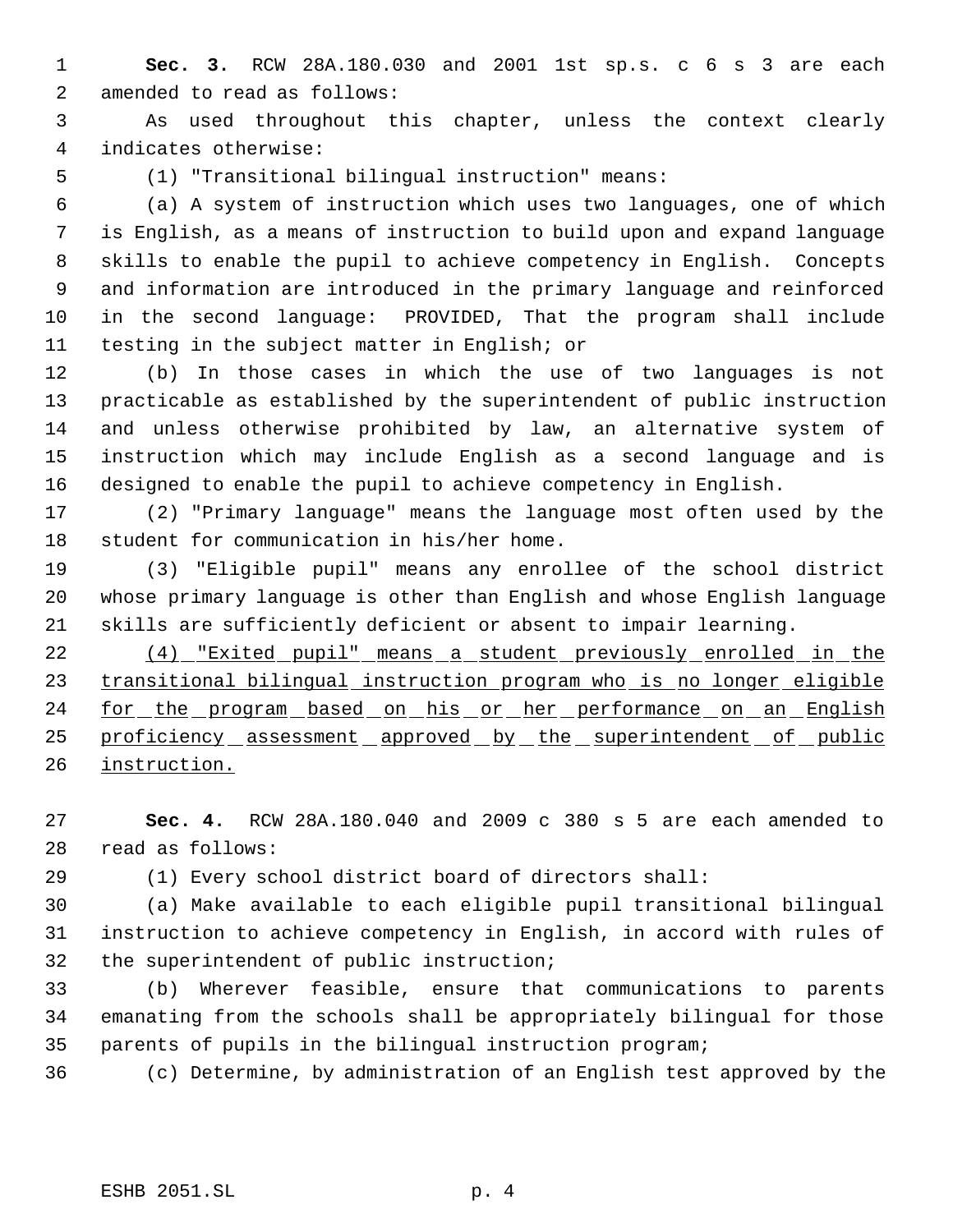superintendent of public instruction the number of eligible pupils enrolled in the school district at the beginning of a school year and thereafter during the year as necessary in individual cases;

 (d) Ensure that a student who is a child of a military family in transition and who has been assessed as in need of, or enrolled in, a bilingual instruction program, the receiving school shall initially honor placement of the student into a like program.

 (i) The receiving school shall determine whether the district's program is a like program when compared to the sending school's program; and

 (ii) The receiving school may conduct subsequent assessments pursuant to RCW 28A.180.090 to determine appropriate placement and continued enrollment in the program;

 (e) Before the conclusion of each school year, measure each eligible pupil's improvement in learning the English language by means 16 of a test approved by the superintendent of public instruction;  $((and))$ 

 (f) Provide in-service training for teachers, counselors, and other staff, who are involved in the district's transitional bilingual program. Such training shall include appropriate instructional strategies for children of culturally different backgrounds, use of curriculum materials, and program models; and

 (g) Make available a program of instructional support for up to two 23 years immediately after pupils exit from the program, for exited pupils who need assistance in reaching grade-level performance in academic 25 subjects even though they have achieved English proficiency for purposes of the transitional bilingual instructional program.

 (2) The definitions in Article II of RCW 28A.705.010 apply to subsection (1)(d) of this section.

 **Sec. 5.** RCW 43.135.045 and 2012 2nd sp.s. c 5 s 1 and 2012 1st sp.s. c 10 s 5 are each reenacted and amended to read as follows:

 The education construction fund is hereby created in the state treasury.

 (1) Funds may be appropriated from the education construction fund exclusively for common school construction or higher education construction. ((During the 2007-2009 fiscal biennium, funds may also be used for higher education facilities preservation and maintenance.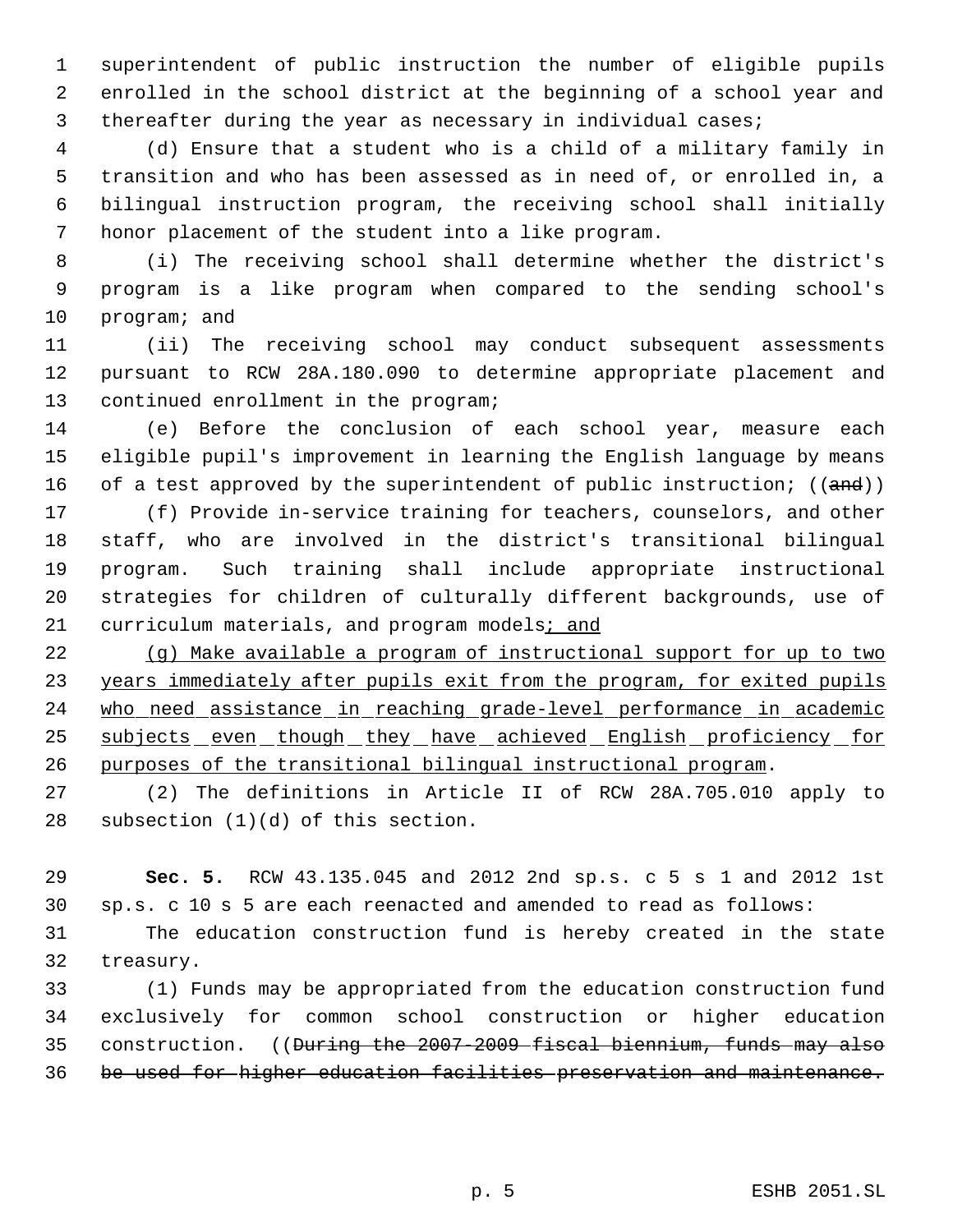1 During the 2009-2011 and 2011-2013 fiscal biennia, the legislature may 2 transfer from the education construction fund to the state general fund 3 such amounts as reflect the excess fund balance of the fund.)

 (2) Funds may be appropriated for any other purpose only if approved by a two-thirds vote of each house of the legislature and if approved by a vote of the people at the next general election. An appropriation approved by the people under this subsection must result in an adjustment to the state expenditure limit only for the fiscal period for which the appropriation is made and does not affect any subsequent fiscal period.

11 (((3) After July 1, 2010, the state treasurer must transfer one 12 hundred two million dollars from the general fund to the education 13 construction fund by June 30th of each year. However, the transfers 14 may not take place in the fiscal biennium ending June 30, 2015.)

15 **Sec. 6.** RCW 82.45.060 and 2011 1st sp.s. c 50 s 975 and 2011 1st 16 sp.s. c 48 s 7035 are each reenacted and amended to read as follows: 17 There is imposed an excise tax upon each sale of real property at 18 the rate of one and twenty-eight one-hundredths percent of the selling 19 price. Beginning July 1, 2013, and ending June 30, 2019, an amount 20 equal to two percent of the proceeds of this tax must be deposited in 21 the public works assistance account created in RCW 43.155.050, and an 22 amount equal to four and one-tenth percent must be deposited in the 23 education legacy trust account created in RCW 83.100.230. Thereafter, 24 an amount equal to six and one-tenth percent of the proceeds of this 25 tax to the state treasurer must be deposited in the public works 26 assistance account created in RCW  $43.155.050$  ( $\div$  PROVIDED, That during 27 the fiscal year 2011, six and one-tenth percent of the proceeds of this  $28$  tax  $-must - be - deposited - in - the - general - fund - for - general - purpose$ 29 expenditures)). Except as otherwise provided in this section, an 30 amount equal to one and six-tenths percent of the proceeds of this tax 31 to the state treasurer must be deposited in the city-county assistance 32 account created in RCW  $43.08.290.$  (( $\theta$ uring - the  $-2011-2013$  - fiscal 33 biennium, -1.546 - percent - of - the - proceeds - of - this - tax - to - the - state 34 treasurer must be deposited in the city-county assistance account.))

35 **Sec. 7.** RCW 82.16.020 and 2011 1st sp.s. c 48 s 7033 are each 36 amended to read as follows: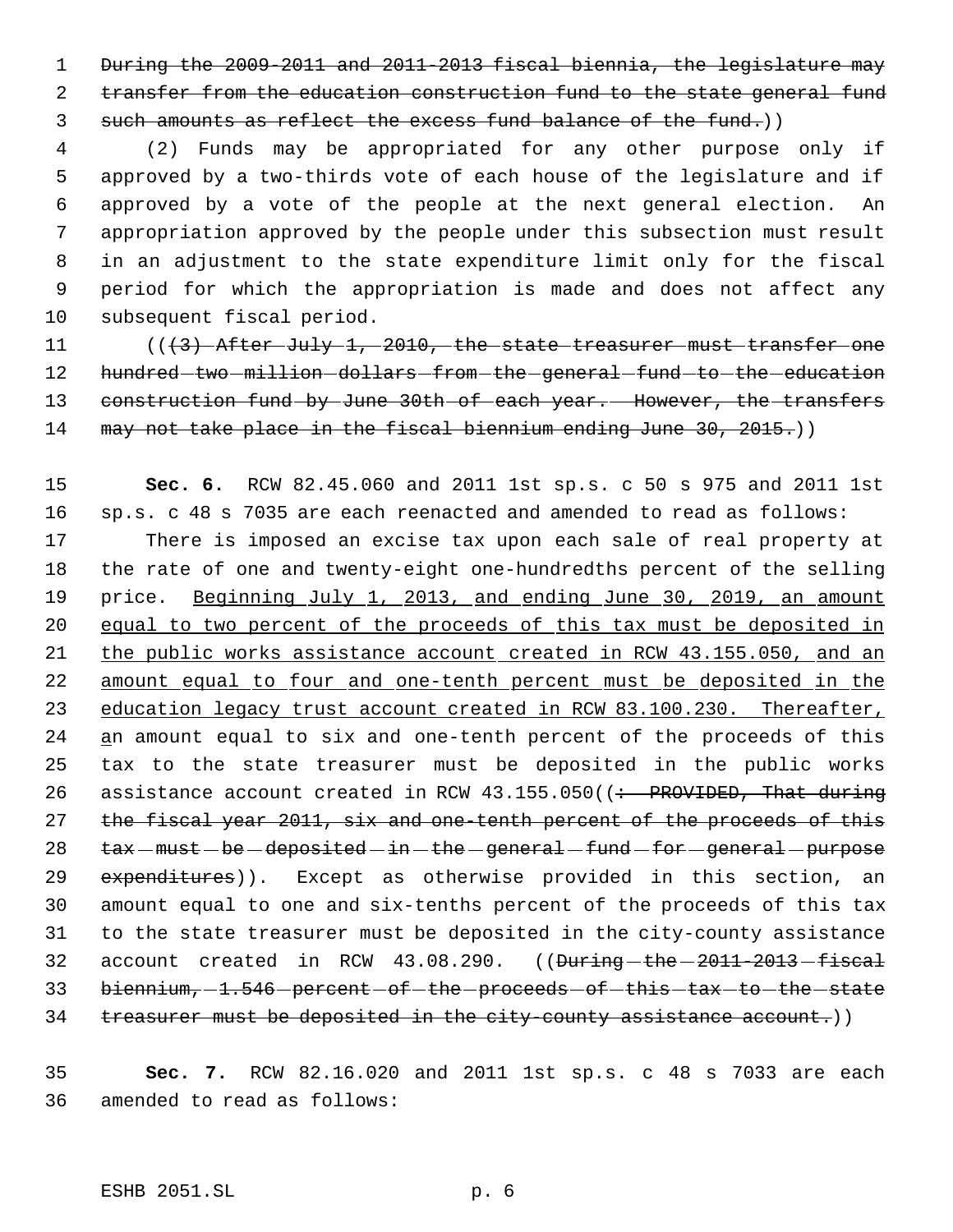(1) There is levied and there shall be collected from every person a tax for the act or privilege of engaging within this state in any one or more of the businesses herein mentioned. The tax shall be equal to the gross income of the business, multiplied by the rate set out after the business, as follows:

 (a) Express, sewerage collection, and telegraph businesses: Three 7 and six-tenths percent;

 (b) Light and power business: Three and sixty-two one-hundredths percent;

(c) Gas distribution business: Three and six-tenths percent;

(d) Urban transportation business: Six-tenths of one percent;

 (e) Vessels under sixty-five feet in length, except tugboats, 13 operating upon the waters within the state: Six-tenths of one percent; (f) Motor transportation, railroad, railroad car, and tugboat businesses, and all public service businesses other than ones mentioned 16 above: One and eight-tenths of one percent;

(g) Water distribution business: Four and seven-tenths percent.

 (2) An additional tax is imposed equal to the rate specified in RCW 82.02.030 multiplied by the tax payable under subsection (1) of this section.

 (3) Twenty percent of the moneys collected under subsection (1) of this section on water distribution businesses and sixty percent of the moneys collected under subsection (1) of this section on sewerage 24 collection businesses shall be deposited in the education legacy trust account created in RCW 83.100.230 from July 1, 2013, through June 30, 26 2019, and thereafter in the public works assistance account created in 27 RCW  $43.155.050$  ( $\div$  PROVIDED, That during the fiscal year 2011, twenty percent of the moneys collected under subsection (1) of this section on 29 water distribution businesses and sixty percent of the moneys collected under subsection (1) of this section on sewerage collection businesses 31 must  $-\mathbf{be}-\mathbf{deposited}-\mathbf{in}-\mathbf{the}-\mathbf{general}-\mathbf{fund}-\mathbf{for}-\mathbf{general}-\mathbf{purpose}$ expenditures)).

 **Sec. 8.** RCW 82.18.040 and 2012 2nd sp.s. c 5 s 2 are each amended to read as follows:

 (1) Taxes collected under this chapter must be held in trust until paid to the state. Except as otherwise provided in this subsection (1), taxes received by the state must be deposited in the public works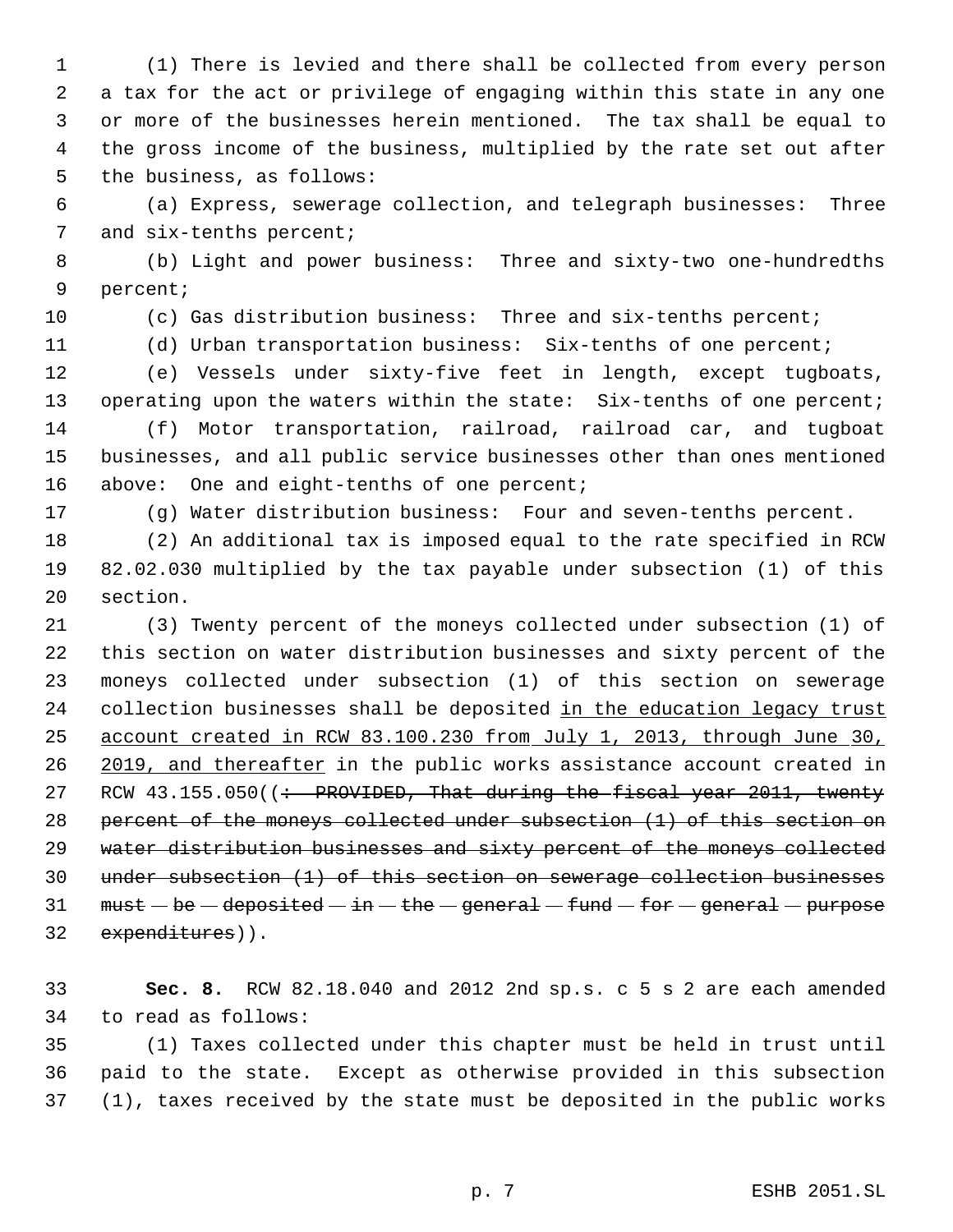assistance account created in RCW 43.155.050. For the period beginning July 1, 2011, and ending June 30, 2015, taxes received by the state under this chapter must be deposited in the general fund for general purpose expenditures. For fiscal years 2016, 2017, and 2018, one-half of the taxes received by the state under this chapter must be deposited in the general fund for general purpose expenditures and the remainder 7 deposited in the ((public works assistance account)) education legacy trust account created in RCW 83.100.230. For fiscal year 2019, taxes 9 received by the state under this chapter must be deposited in the education legacy trust account created in RCW 83.100.230. Any person collecting the tax who appropriates or converts the tax collected is guilty of a gross misdemeanor if the money required to be collected is not available for payment on the date payment is due. If a taxpayer fails to pay the tax imposed by this chapter to the person charged with collection of the tax and the person charged with collection fails to pay the tax to the department, the department may, in its discretion, proceed directly against the taxpayer for collection of the tax.

 (2) The tax is due from the taxpayer within twenty-five days from the date the taxpayer is billed by the person collecting the tax.

 (3) The tax is due from the person collecting the tax at the end of the tax period in which the tax is received from the taxpayer. If the taxpayer remits only a portion of the total amount billed for taxes, consideration, and related charges, the amount remitted must be applied first to payment of the solid waste collection tax and this tax has priority over all other claims to the amount remitted.

 NEW SECTION. **Sec. 9.** (1) Sections 2 through 4 of this act are necessary for the immediate preservation of the public peace, health, or safety, or support of the state government and its existing public institutions, and take effect September 1, 2013.

 (2) Section 7 of this act is necessary for the immediate preservation of the public peace, health, or safety, or support of the state government and its existing public institutions, and takes effect June 30, 2013.

 (3) Sections 5, 6, and 8 of this act are necessary for the immediate preservation of the public peace, health, or safety, or